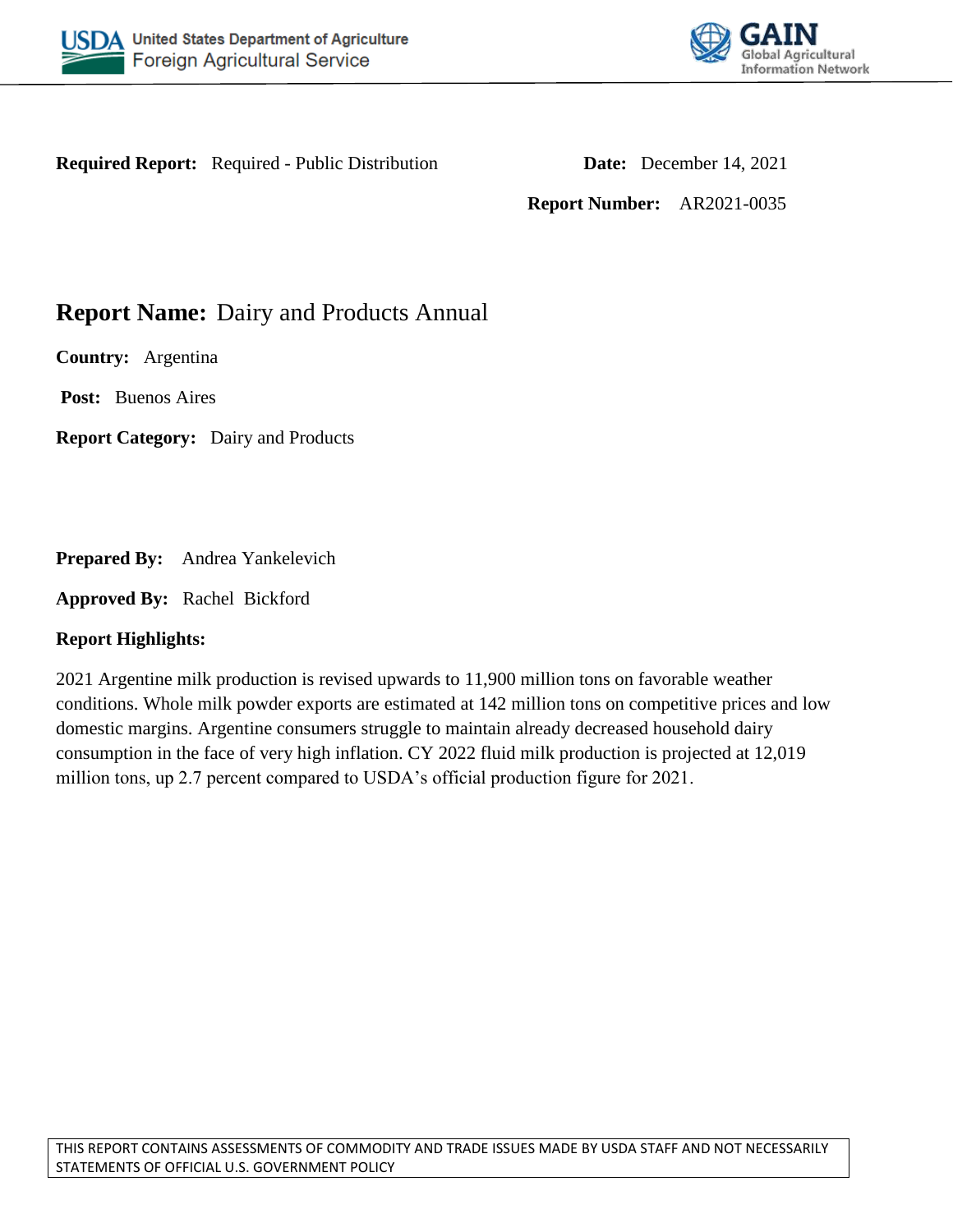#### **Introduction**

The competitiveness of the Argentine dairy industry continues to be affected by chronic political, economic, and institutional instability in the country., Government policies include trade interventionism and a heavy tax burden, continue to generate uncertainty, and complicates operational planning resulting in reduced investment. Nevertheless, Post projects a 4% increase in CY2021 total milk output compared to CY2020. Good weather is the principal driver of this increased production, allowing farmers to reap production gains from their limited investment in nutritional and technological inputs aimed at improving the comfort of dairy cows.

The economic effects of the COVID-19 outbreak drove the Argentine economy further into recession, affecting demand trends. Though GDP growth has resumed after three years of recession, fluid milk consumption is now projected to drop sharply as the buying power of ordinary Argentines erodes through lack of income due to job losses, exhaustion of savings, and high inflation decreasing their purchasing power. The Argentine government has attempted to support continued consumption through a variety of measures, including by fixing prices of a wide range of products, including certain dairy products, in an effort to restrain inflation for staple food products. While the Argentine peso continues to lose value in the parallel market and has surpassed \$200 per dollar, the official exchange rate remains artificially strong at \$106 pesos per dollar, resulting in economic distortions affecting the relative values of imported inputs and exported products.

This scenario is not very different from the one in the 2020/21 financial year, when the economic results of the dairy farms were not bad, but much worse than in the previous years. While domestic consumption is not be expected to quickly recover, exports are in a position to remove the threat of highs stocks in the domestic market, especially in a world in which the other main exporting countries are unable to increase their milk production sufficiently to meet continued firm global demand.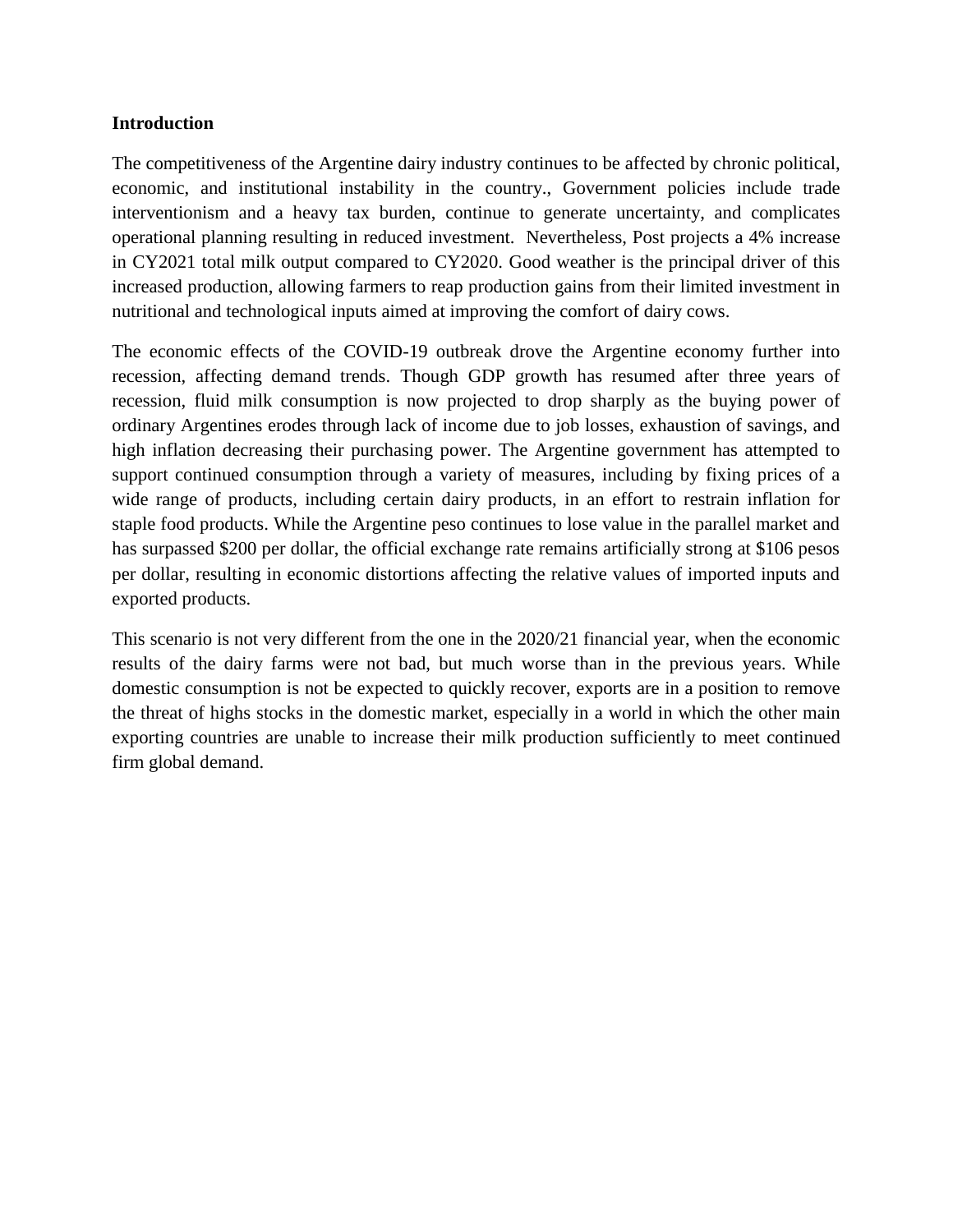### **Production**

The first ten months of 2021 have shown higher production (+4.30 percent growth) compared to the same period in 2020, and Argentine fluid production is on its way to its highest output since 2015. With this improved performance, Post forecasts total production of fluid milk for 2021 to reach 11,900 Million Metric Tons (MMT), 4 percent growth over USDA's CY2020 figures.

The causes are the same as those that have been accompanying production for the past two seasons: a good start to the year with few hot and humid days, boosted by a dry climate and the excellent condition of the herds. This is probably in addition to the increasingly better management of the systems and use of technologies that favor production efficiency and animal comfort, and something not less important, although not quantified, the growing number of cows kept indoors, which generates a high leap in productivity. Nothing suggests in the short term that this trend will change beyond the normal seasonal drop that should start at the beginning of the summer.

Post estimates CY2021 cheese production to increase about 11 percent compared to CY2020 USDA's figures. Cheese production grew for several reasons, but the main one is that in Argentina there is a group of companies (mainly small and medium) whose production follows the milk production curve, so that an important part of the growth was devoted to cheese production and, additionally, exports increased. During the first months of 2021, cheese prices were much lower than last year, slightly favoring domestic consumption.



### **Argentine Dairy Production by Month**

*Source: Ing. Jose Quintana, Economia Lactea – Left: Production in 1,000 liters per month, 2016-2021; Right: Year on Year production growth by month.*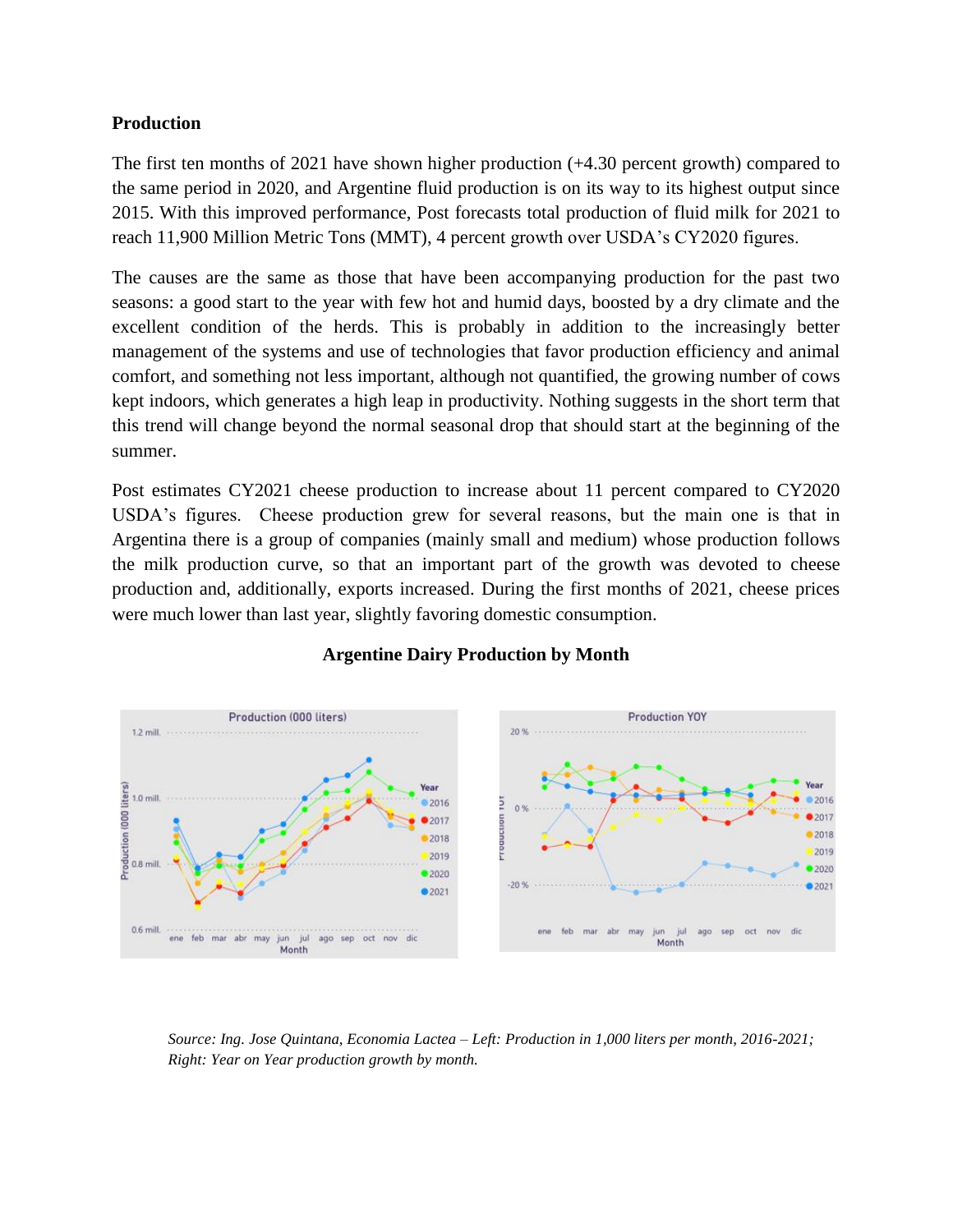According to official figures, butter production during CY2020 reached 34,661 Tons (including butter oil). And for the of period Jan – Sept 2021, production of butter and butter oil rose 10.3%, accumulating 29,784 Tn. Total consumption is estimated at 14,600 tons, representing 320 grams annual per capita consumption.

For CY2022, Post projects a production of 12.019 MMT of fluid milk, 1% above revised 2021 projections. Although a lack of precipitation and pasture health is still a concern, especially for dairy producers in eastern Cordoba Province and western Buenos Aires Province, with mild weather and sustained international demand, production it is expected to be maintained or even slightly increased.

The soil moisture situation has improved a little, but it is still a concern. As can be seen in the maps below, the usable water in the soil profiles as of the end of November was adequate in western Buenos Aires, in the Villa Maria basin, while the east of Córdoba, Entre Ríos, and Mar y Sierras were still in critical situation. Due to La Niña, medium term forecasts are still for belownormal rainfall, although opinions differ as to how far below normal it will be.



## **Argentine Soil Moisture and Precipitation**

*Source: INTA.gob.ar – From left to right: percent useful water in the soil profile, Precipitation the week of November 24-29, Precipitation the week of November 30-December 5*

Milk production in Argentina is concentrated mainly in the provinces of Córdoba (37%), Santa Fe (32%) and Buenos Aires (25%), and to a lesser extent in Entre Ríos (3%), Santiago del Estero (1%) and La Pampa (1%). In 2021 there are reported 10446 dairy farms, 34.1% in Santa Fe; 29.3% in Córdoba, 23.8% in Buenos Aires, 7.7% in Entre Ríos.

In relation to the stratification by size of the dairy farms, production is increasingly concentrated in fewer production units. The distribution of the number of dairy farms and milk production according to production stratum (liters/day) shows that 68% of dairy farms produce less than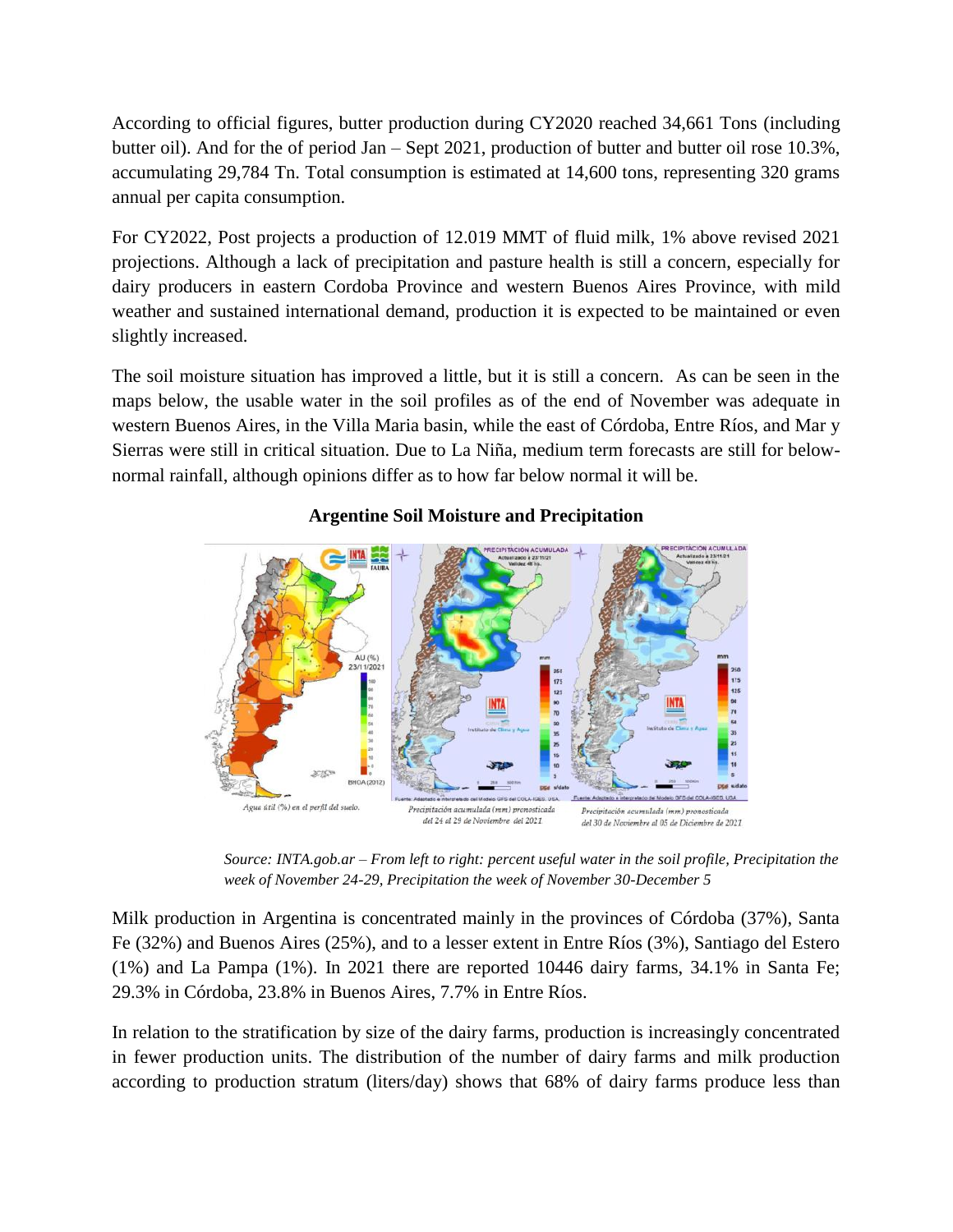| Dairy farms size (liter/day)   | <b>Quantity</b><br>of farms $(\% )$ | <b>Production</b><br>share $(\% )$ |
|--------------------------------|-------------------------------------|------------------------------------|
| Less than $3000$ lt/day        | 62.1%                               | 24.1%                              |
| More or equal than 3000 lt/day | 37.9%                               | 75.9%                              |
| Total                          | 100.0%                              | 100.0%                             |

3,000 liters/day, while units of more than 3,000 liters/day are 32 % of the total, but represent 69 % of the production.

*Source: October 2021 data from the Observatorio de la Cadena Láctea (OCLA)*

According to the Observatorio de la Cadena Lactea (OCLA - Dairy Supply Chain Observer) data, the domestic market is the destination for 74.7 percent of the national milk production and the rest, 25.3 percent to exports. Of what is destined for domestic consumption, most is marketed through the retail channel (96 percent), while the rest is sold to industrial buyers and is marketed through industrial and institutional channels (2 percent each).

#### **Destination of milk to products:**

| Dry whole and semi-skimmed milk powder    | 25.1% |
|-------------------------------------------|-------|
| High humidity cheeses (soft paste)        | 16.9% |
| Nonfat dry milk powder                    | 8.6%  |
| Medium moisture cheeses (semi-hard paste) | 16.8% |
| Low moisture cheeses (hard paste)         | 6.0%  |
| Refrigerated milk                         | 7.3%  |
| Yogurts and other fermented milks         | 4.0%  |
| Dulce de leche                            | 2.4%  |
| UHT milk                                  | 10.6% |
|                                           |       |

Source: *Observatorio de la Cadena Láctea (OCLA)*

The Cost of Production Index continues to rise more than the Price Index, mainly due to the increase in the cost of fertilizers and agrochemicals, many of which are imported.

The Cost of Production Index in Dairy Farms accumulated an increase of 44.24 percent year-onyear increase versus the Price Index which increased 69 percent year-on-year, as a result of which the Price-to-Cost Ratio increased 17.79 percent year-on-year.

#### **Consumption**

Post adjusts CY2021 consumption numbers from USDA's figures of 1825 MT to 1710 MT and maintains the same estimate for consumption of CY2020. Argentine domestic demand fell in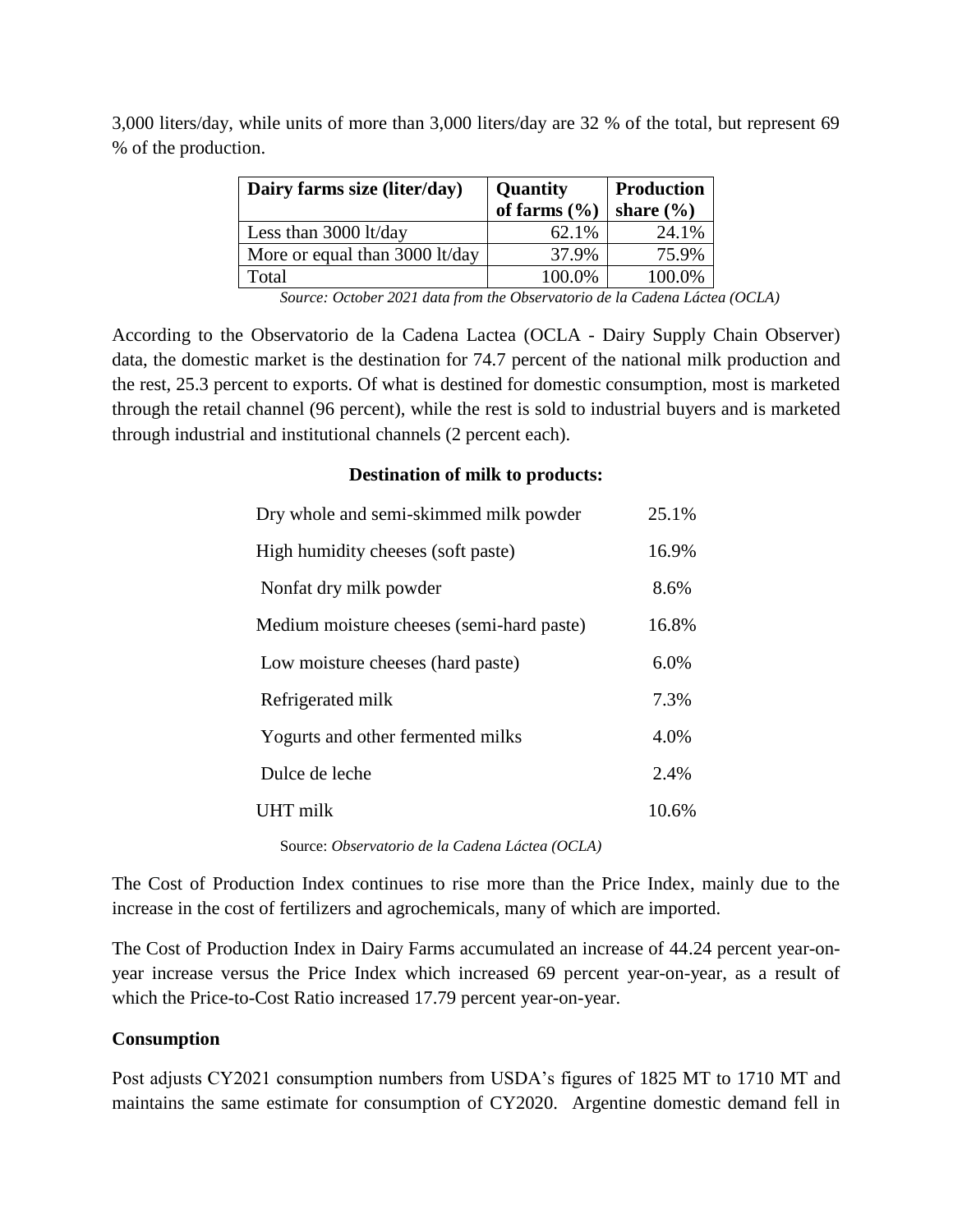CY 2021 due to a contraction in GDP, and Post does not anticipate any recovery during CY 2022.

COVID-19 quarantine-related closure of many restaurants in the greater Buenos Aires area that dramatically reduced demand for mozzarella cheese, are beginning to recover as these restaurants have reopened.

## **Trade**

## **Exports**

Post estimates total exports for CY 2021 at 313 MT, almost 11% higher than CY2020.

According to Post's contacts, though exports in CY2021 are higher than those of CY2020, they show a strong monthly oscillation due to several factors. They started very high in January due to the Brazilian production problems in December 2020, which accumulated in January, then normalized in February, and grew strongly again in March due to the improvement of prices. From then on the industry faced some logistical problems, both internal (difficulties in ports and administrative challenges) and external (availability of containers/ships) that delay exports and produce low months and high months.



## **Argentine Dairy Exports by Product**

*Source: Ing. Jose Pepe Quintana. Economia Lactea*

*Whole Milk Powder*: the main export product for Argentina is whole milk powder. In a context of an estimated 4% production growth, with a sharp drop in domestic demand and an international market in demand with very firm prices, it is logical that the main destination for growth should be this product for export. Approximately 38.2% of the volume exported in CY2021 first 10 months was in the form of WMP. Post estimates total exports of this product for CY 2021 at 142 MT. Algeria accounted for 73.4% of the total volume exported, followed by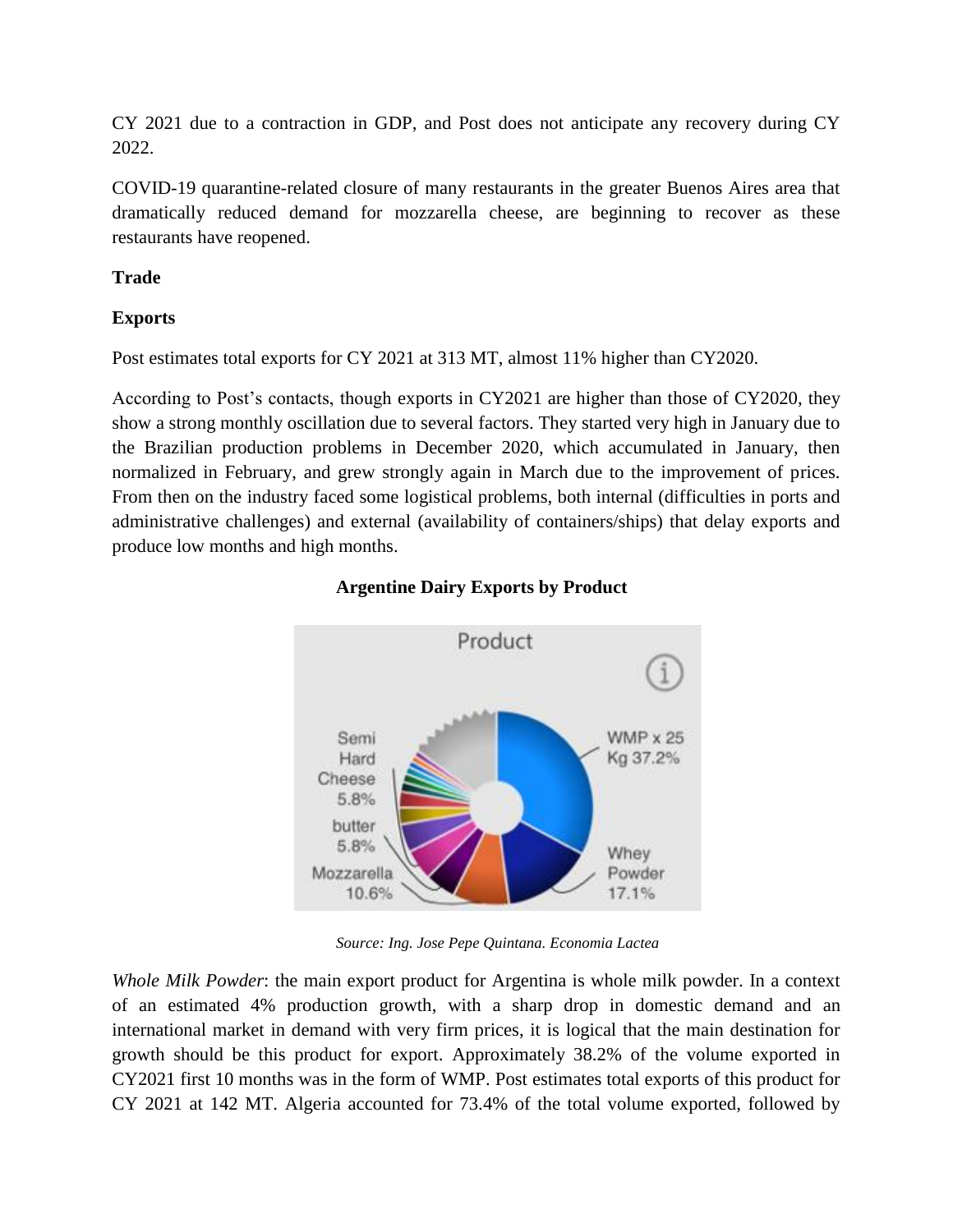Brazil. Williner is the company that exported 16.2% of the total for this period, followed by NOAL with 14.2%, and Mastellone Hnos. with 10.6%. The average export price in October was US\$3,530/Tn.



## **Argentine Dairy Exports by Product**

*Source: Ing. Jose Pepe Quintana. Economia Lactea*

*Whey and derivatives*: The second most exported products were whey and whey derivatives, with 17.1% of the total volume exported so far this year, reaching 55,744 MT, an increase of 19.5% over the previous year. Arla Foods exported 37.2% of that total, followed by Molfino Hnos., with 19.5% of the total volume exported. In terms of destinations, China accounted for 34.6%, followed by Brazil with 20.1% and Indonesia with 10.3%.

*Mozzarella:* This product ranked third in external sales volume in the first ten months of the year. A market in which Molfino Hnos. exported 61.6% of the 34,795 tons exported (+30.7% with respect to 2020), followed by Corlasa with 13.9%, and Pampa Cheese with 6.6%. Brazil was the destination of 40.3% of sales, followed by Chile with 13.6%.

*Butter:* there is little information regarding the participation of butter exports, the number of exporters and the diversity of destinations of a product of great external demand.

CY 2020 Argentine butter exports are estimated at, 20,046 tons, representing 57.8% of total production (the precise figure is unknown because if in any case there were less than 3 exporters, the government restricts statistical data to protect the privacy of exporters).

According to official data, during the period of January-September 2021, 4,927 tons of butter oil and 15,368 tons of butter were exported, totaling 20,295 tons. That is 68% of the butter-butteroil produced in the country was exported. Although there may be a discrepancy between the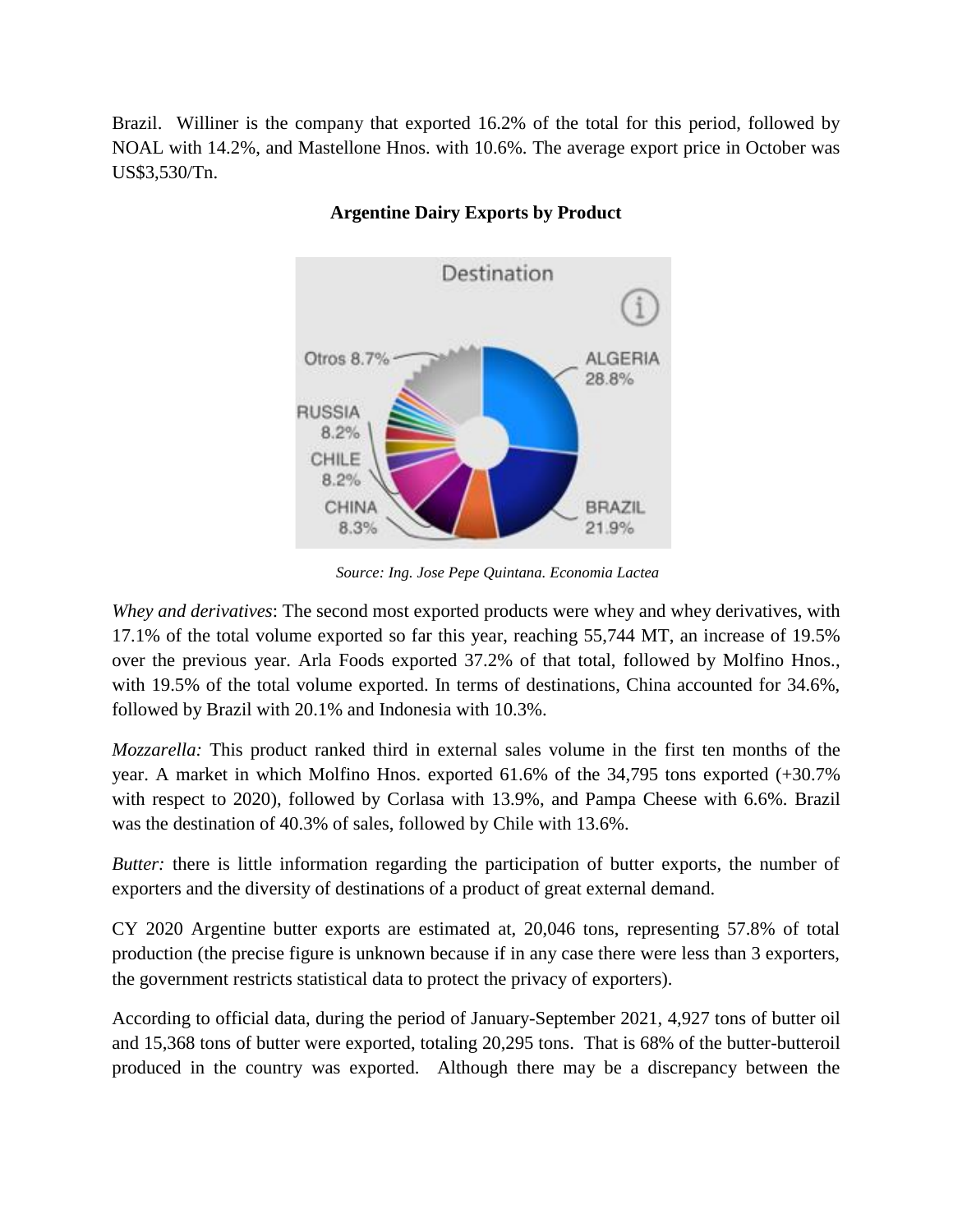volumes produced and those exported, the number is sufficiently large to be able to extrapolate that the main destination of Argentine butter is exports.

As per data from customs information, 84% of the butter exported from Argentina in CY2020 was destined for Russia, followed by Saudi Arabia with 4.9% and Chile with 1.8%.

Regarding butter oil, the main destination was also Russia with 60.4% of the total volume exported, but in this case, it was followed by Brazil with 23.9% and Peru with 9.7% of total external sales.

For the period January-October 2021 Russia continues to lead, with 57.7%, followed by Brazil with 8.7% and Saudi Arabia with 5.9%. These 3 are followed by 30 destinations with smaller volumes (in 2020 there were 21 destinations).

As for butter oil, in 2021 Brazil accounted 44% of the exported volume, 41.3% Russia and 8.7% Mexico. In total, there were 8 destinations in the period analyzed.

### **Imports**

Argentina is a strong net exporter of dairy products, importing only limited quantities of dairy products from neighboring countries. These limited imports are projected to continue to fall thanks to the deteriorating economic situation in Argentina.

#### **Stocks**

With the seasonal peak of maximum production in October already passed, with domestic consumption probably declining and with some uncertainty about the logistical possibilities of increasing export volumes, it is likely that stocks will be rebuilt in the coming months.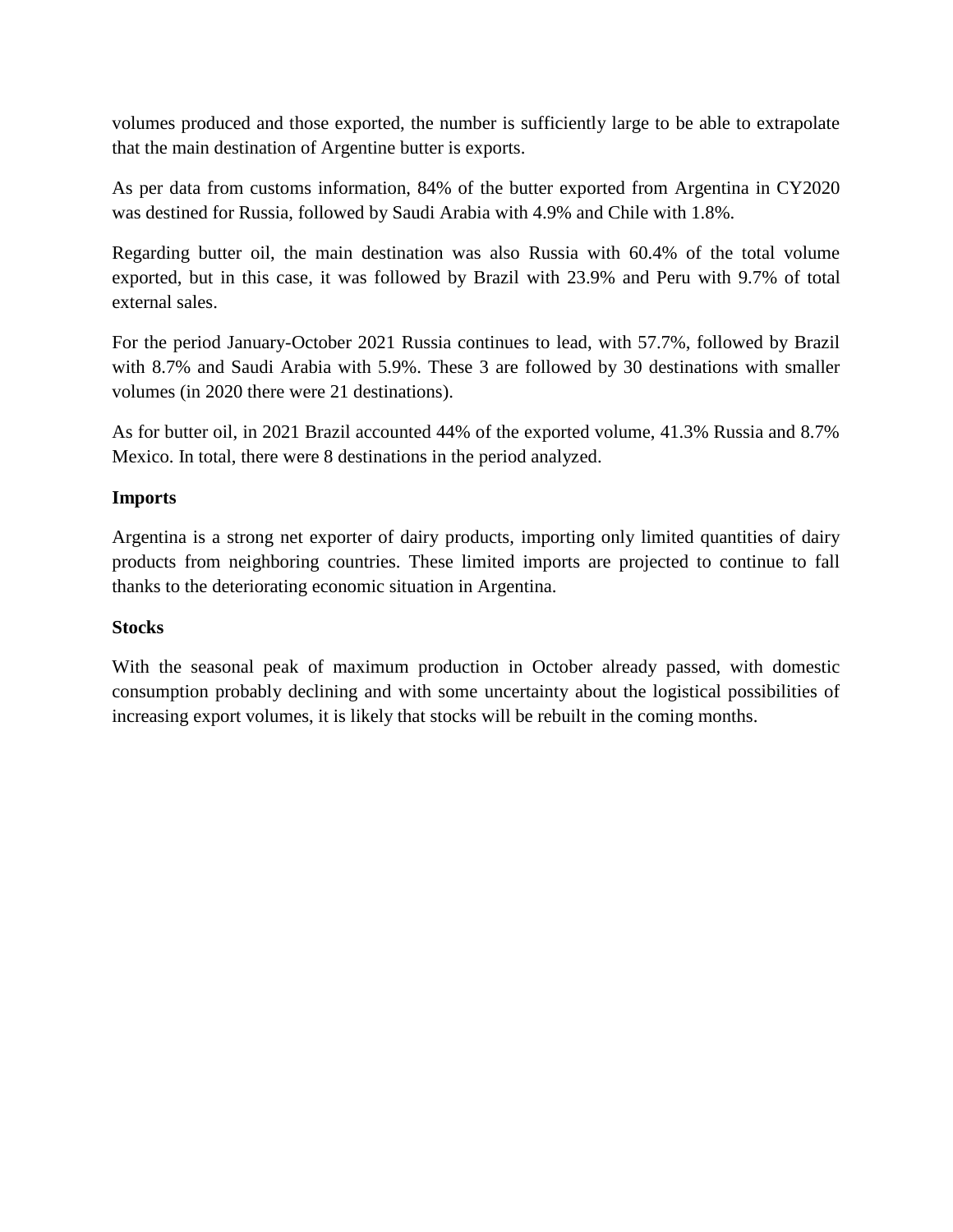# **Production Supply and Demand Tables:**

| Dairy, Milk, Fluid                          | 2020<br>Jan 2020 |                 | 2021                 |                 | 2022<br>Jan 2022     |                 |
|---------------------------------------------|------------------|-----------------|----------------------|-----------------|----------------------|-----------------|
| <b>Market Year Begins</b>                   |                  |                 | Jan 2021             |                 |                      |                 |
| Argentina                                   | USDA Official    | <b>New Post</b> | <b>USDA Official</b> | <b>New Post</b> | <b>USDA Official</b> | <b>New Post</b> |
| Cows In Milk (1000 HEAD)                    | 1610             | 1610            | 1615                 | 1615            | 0                    | 1630            |
| Cows Milk Production (1000 MT)              | 11445            | 11445           | 11700                | 11900           | 0                    | 12019           |
| <b>Other Milk Production (1000 MT)</b>      |                  |                 | 0                    |                 | 0                    |                 |
| Total Production (1000 MT)                  | 11445            | 11445           | 11700                | 11900           | $\overline{0}$       | 12019           |
| Other Imports (1000 MT)                     |                  |                 |                      |                 | 0                    |                 |
| <b>Total Imports</b> (1000 MT)              |                  |                 |                      |                 | 0                    |                 |
| Total Supply (1000 MT)                      | 11446            | 11446           | 11701                | 11901           | $\Omega$             | 12020           |
| Other Exports (1000 MT)                     |                  | 0               | 0                    | 0               | 0                    |                 |
| Total Exports (1000 MT)                     |                  |                 | 0                    | 0               | $\Omega$             | 0               |
| Fluid Use Dom. Consum. (1000<br>MT)         | 1800             | 1800            | 1825                 | 1710            | $\Omega$             | 1710            |
| Factory Use Consum. (1000 MT)               | 9646             | 9646            | 9876                 | 10191           | $\Omega$             | 10310           |
| Feed Use Dom. Consum. (1000 MT)             |                  |                 | 0                    | 0               | $\vert 0 \vert$      |                 |
| <b>Total Dom. Consumption (1000)</b><br>MT) | 11446            | 11446           | 11701                | 11901           | $\Omega$             | 12020           |
| Total Distribution (1000 MT)                | 11446            | 11446           | 11701                | 11901           | $\overline{0}$       | 12020           |
| $(1000 \text{ HEAD})$ , $(1000 \text{ MT})$ |                  |                 |                      |                 |                      |                 |

| Dairy, Butter                         | 2020                 |                 | 2021                 |                 | 2022                 |                 |
|---------------------------------------|----------------------|-----------------|----------------------|-----------------|----------------------|-----------------|
| <b>Market Year Begins</b>             | Jan 2020             |                 | Jan 2021             |                 | <b>Jan 2022</b>      |                 |
| Argentina                             | <b>USDA Official</b> | <b>New Post</b> | <b>USDA Official</b> | <b>New Post</b> | <b>USDA Official</b> | <b>New Post</b> |
| <b>Beginning Stocks</b> (1000 MT)     |                      |                 |                      |                 |                      |                 |
| Production (1000 MT)                  | 39                   | 34              | 46                   | 52              | 0                    | 52              |
| <b>Other Imports</b> (1000 MT)        |                      |                 | $\Omega$             | 0               |                      | $\overline{0}$  |
| Total Imports (1000 MT)               |                      |                 | $\Omega$             | $\Omega$        |                      | $\Omega$        |
| Total Supply (1000 MT)                | 41                   | 36              | 47                   | 53              | $\Omega$             | 54              |
| Other Exports (1000 MT)               | 21                   | 20              | 24                   | 36              |                      | 35              |
| Total Exports (1000 MT)               | 21                   | 20              | 24                   | 36              | 0                    | 35              |
| <b>Domestic Consumption (1000 MT)</b> | 19                   | 15              | 21                   | 15              | 0                    | 18              |
| Total Use (1000 MT)                   | 40                   | 35              | 45                   | 51              |                      | 53              |
| Ending Stocks (1000 MT)               |                      |                 | $\overline{c}$       |                 |                      |                 |
| Total Distribution (1000 MT)          | 41                   | 36              | 47                   | 53              | $\Omega$             | 54              |
| $(1000 \text{ MT})$                   |                      |                 |                      |                 |                      |                 |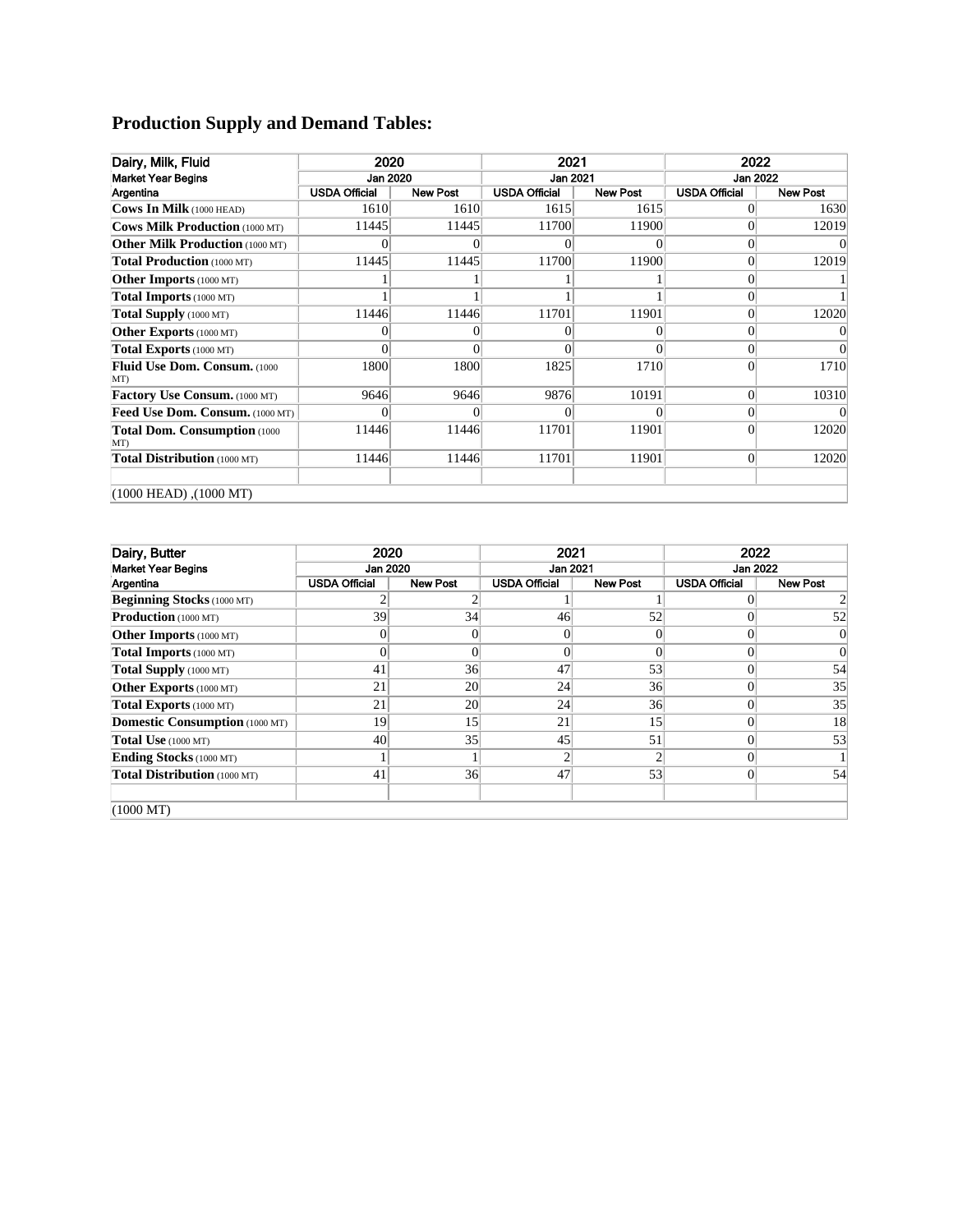| Dairy, Cheese                        | 2020                 |                 | 2021                 |                 | 2022                 |                 |
|--------------------------------------|----------------------|-----------------|----------------------|-----------------|----------------------|-----------------|
| <b>Market Year Begins</b>            | Jan 2020<br>Jan 2021 |                 |                      | <b>Jan 2022</b> |                      |                 |
| Argentina                            | <b>USDA Official</b> | <b>New Post</b> | <b>USDA Official</b> | <b>New Post</b> | <b>USDA Official</b> | <b>New Post</b> |
| <b>Beginning Stocks</b> (1000 MT)    | 33                   | 33              | 32                   | 32              |                      | 47              |
| Production (1000 MT)                 | 488                  | 488             | 537                  | 549             |                      | 554             |
| <b>Other Imports</b> (1000 MT)       |                      |                 |                      |                 |                      |                 |
| Total Imports (1000 MT)              |                      |                 |                      |                 | $\Omega$             |                 |
| Total Supply (1000 MT)               | 522                  | 522             | 573                  | 584             | $\Omega$             | 604             |
| Other Exports (1000 MT)              | 70                   | 70              | 75                   | 87              | $\Omega$             | 90              |
| Total Exports (1000 MT)              | 70                   | 70              | 75                   | 87              | $\Omega$             | 90              |
| Human Dom. Consumption (1000)<br>MT) | 420                  | 420             | 460                  | 450             | $\Omega$             | 450             |
| <b>Other Use, Losses</b> (1000 MT)   | $\overline{0}$       | $\theta$        | $\overline{0}$       | $\theta$        | 0                    |                 |
| Total Dom. Consumption (1000 MT)     | 420                  | 420             | 460                  | 450             | $\Omega$             | 450             |
| Total Use (1000 MT)                  | 490                  | 490             | 535                  | 537             | $\Omega$             | 540             |
| <b>Ending Stocks</b> (1000 MT)       | 32                   | 32              | 38                   | 47              | $\Omega$             | 64              |
| Total Distribution (1000 MT)         | 522                  | 522             | 573                  | 584             | $\vert$ 0            | 604             |
| $(1000 \text{ MT})$                  |                      |                 |                      |                 |                      |                 |

| Dairy, Dry Whole Milk Powder        | 2020                 |                 | 2021                 |                 | 2022                 |                 |  |
|-------------------------------------|----------------------|-----------------|----------------------|-----------------|----------------------|-----------------|--|
| <b>Market Year Begins</b>           | Jan 2020             |                 | Jan 2021             |                 | Jan 2022             |                 |  |
| Argentina                           | <b>USDA Official</b> | <b>New Post</b> | <b>USDA Official</b> | <b>New Post</b> | <b>USDA Official</b> | <b>New Post</b> |  |
| <b>Beginning Stocks</b> (1000 MT)   | 29                   | 29              | 14                   | 14              |                      | 42              |  |
| <b>Production</b> (1000 MT)         | 213                  | 213             | 250                  | 245             |                      | 250             |  |
| <b>Other Imports</b> (1000 MT)      | $\Omega$             |                 | 0                    | 0               |                      | 0               |  |
| Total Imports (1000 MT)             | $\Omega$             |                 |                      |                 | 0                    | $\overline{0}$  |  |
| Total Supply (1000 MT)              | 242                  | 242             | 264                  | 259             | 0                    | 292             |  |
| Other Exports (1000 MT)             | 148                  | 148             | 160                  | 142             | 0                    | 155             |  |
| Total Exports (1000 MT)             | 148                  | 148             | 160                  | 142             | 0                    | 155             |  |
| Human Dom. Consumption (1000<br>MT) | 80                   | 80              | 83                   | 75              | 0                    | 80              |  |
| Other Use, Losses (1000 MT)         | $\theta$             | $\Omega$        | $\Omega$             | $\Omega$        | $\theta$             | $\overline{0}$  |  |
| Total Dom. Consumption (1000 MT)    | 80                   | 80              | 83                   | 75              | 0                    | 80              |  |
| Total Use (1000 MT)                 | 228                  | 228             | 243                  | 217             | 0                    | 235             |  |
| <b>Ending Stocks</b> (1000 MT)      | 14                   | 14              | 21                   | 42              | 0                    | 57              |  |
| Total Distribution (1000 MT)        | 242                  | 242             | 264                  | 259             | $\overline{0}$       | 292             |  |
| $(1000 \text{ MT})$                 |                      |                 |                      |                 |                      |                 |  |

| Dairy, Milk, Nonfat Dry              | 2020                 |                 | 2021                 |                 | 2022                 |                 |
|--------------------------------------|----------------------|-----------------|----------------------|-----------------|----------------------|-----------------|
| <b>Market Year Begins</b>            | Jan 2020             |                 | Jan 2021             |                 | Jan 2022             |                 |
| Argentina                            | <b>USDA Official</b> | New Post        | <b>USDA Official</b> | <b>New Post</b> | <b>USDA Official</b> | <b>New Post</b> |
| <b>Beginning Stocks</b> (1000 MT)    |                      |                 |                      |                 |                      |                 |
| <b>Production</b> (1000 MT)          | 52                   | 52              | 60                   | 56              |                      | 57              |
| <b>Other Imports</b> (1000 MT)       |                      |                 |                      |                 |                      |                 |
| <b>Total Imports</b> (1000 MT)       |                      | 0               |                      | 0               |                      |                 |
| Total Supply (1000 MT)               | 60                   | 60 <sup>°</sup> | 68                   | 65              |                      | 68              |
| Other Exports (1000 MT)              | 28                   | 28              | 35                   | 31              |                      | 30 <sup>l</sup> |
| Total Exports (1000 MT)              | 28                   | 28              | 35                   | 31              |                      | 30 <sup>l</sup> |
| Human Dom. Consumption (1000)<br>MT) | 24                   | 23              | 25                   | 23              |                      | 23              |
| <b>Other Use, Losses</b> (1000 MT)   | $\Omega$             |                 |                      |                 |                      |                 |
| Total Dom. Consumption (1000 MT)     | 24                   | 23              | 25                   | 23              |                      | 23              |
| Total Use (1000 MT)                  | 52                   | 51              | 60                   | 54              |                      | 53              |
| <b>Ending Stocks</b> (1000 MT)       | 8                    |                 |                      | 11              |                      | 15 <sup>l</sup> |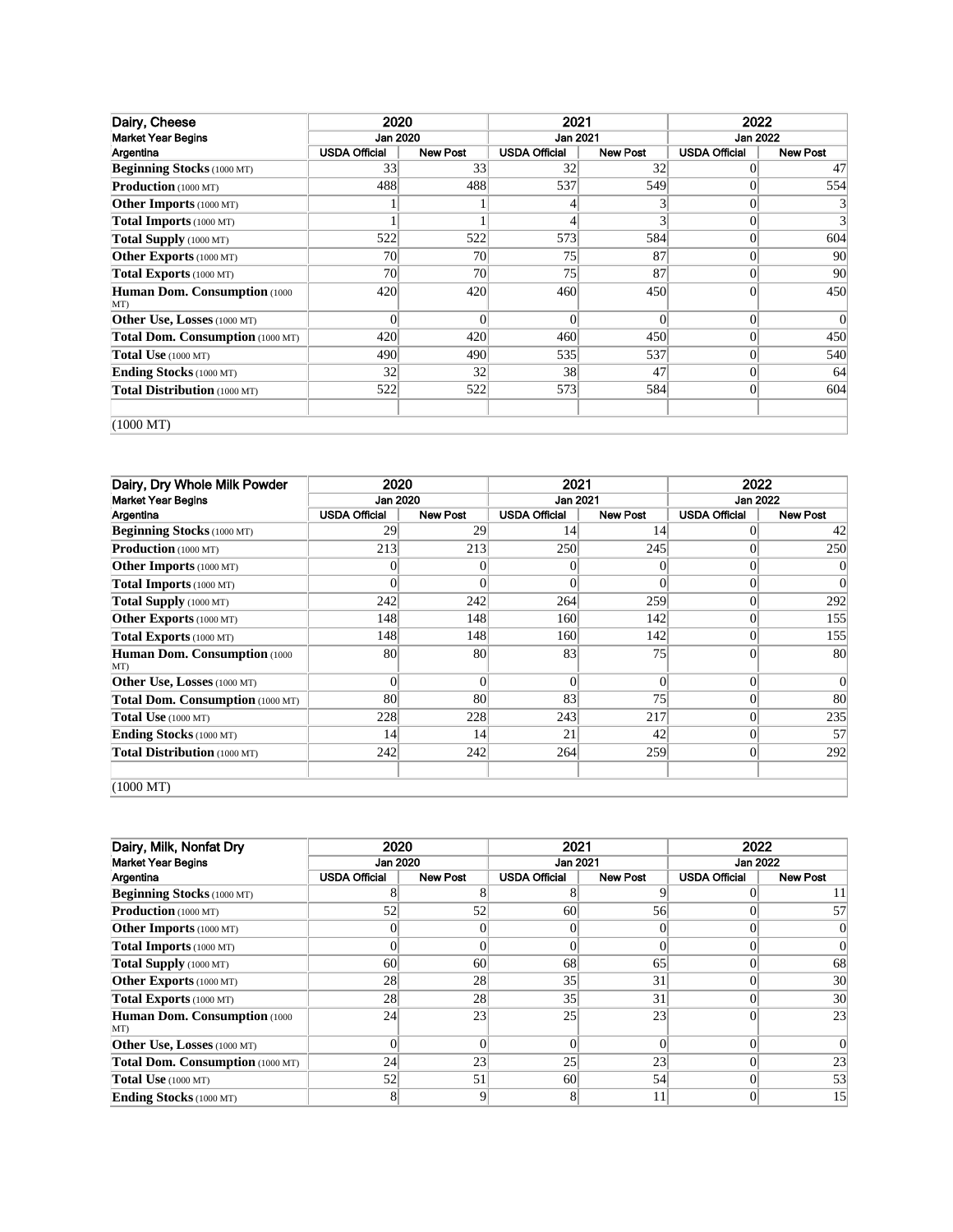| <b>Total Distribution</b> (1000 MT) | 60 | 60 | 68 |  | 68 |
|-------------------------------------|----|----|----|--|----|
|                                     |    |    |    |  |    |
| $(1000 \text{ MT})$                 |    |    |    |  |    |

**Attachments:**